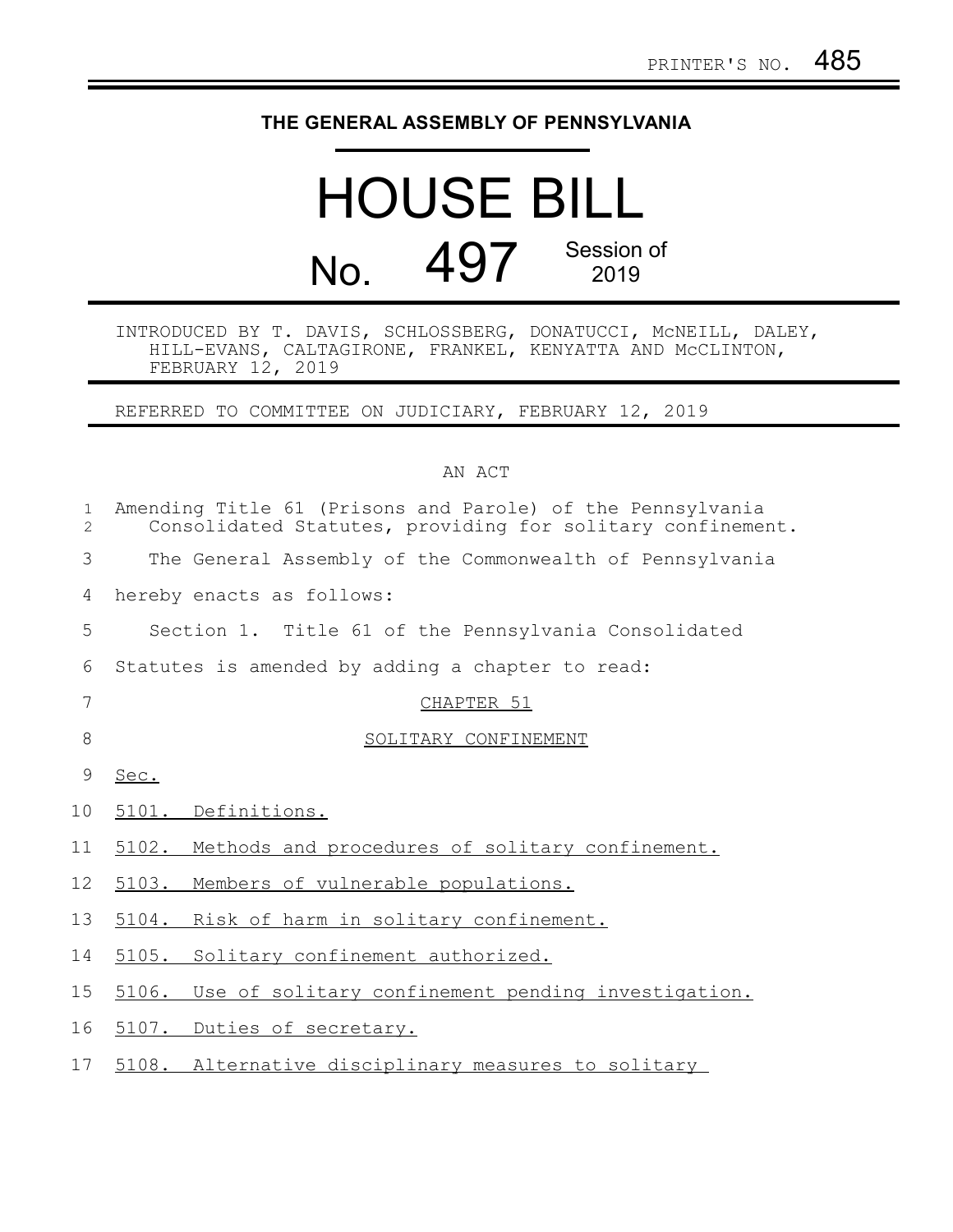- confinement. 1
- 5109. Rehabilitation after release from solitary confinement. 2
- 5110. Independent investigator. 3
- 5111. Solitary confinement misconduct hearings. 4
- 5112. Additional relief. 5
- 5113. Regulations. 6
- 5114. Report. 7
- § 5101. Definitions. 8
- The following words and phrases when used in this chapter 9
- shall have the meanings given to them in this section unless the 10

```
context clearly indicates otherwise:
11
```
- "Chief administrator." The warden, superintendent or other 12
- officer in charge of a correctional institution or facility. 13
- "Correctional institution or facility." A State correctional 14
- institution, county correctional institution, a facility which 15
- confines a juvenile under 42 Pa.C.S. Ch. 63 (relating to 16
- juvenile matters), an institution which detains inmates in 17
- accordance with Chapter 71 (relating to interstate compacts) or 18
- an intergovernmental service agreement or other contract with 19
- any Federal, state or county agency, including United States 20
- Immigration and Customs Enforcement. 21

"Department." The Department of Corrections of the 22

- Commonwealth. 23
- "Emergency confinement." The solitary confinement of an 24
- inmate in a correctional institution or facility when there is 25
- reasonable cause to believe that the confinement is necessary 26

for reducing a substantial risk of imminent serious harm to the 27

- inmate or others as evidenced by recent conduct. 28
- "Member of a vulnerable population." Any of the following: 29
- (1) An inmate who is 21 years of age or younger. 30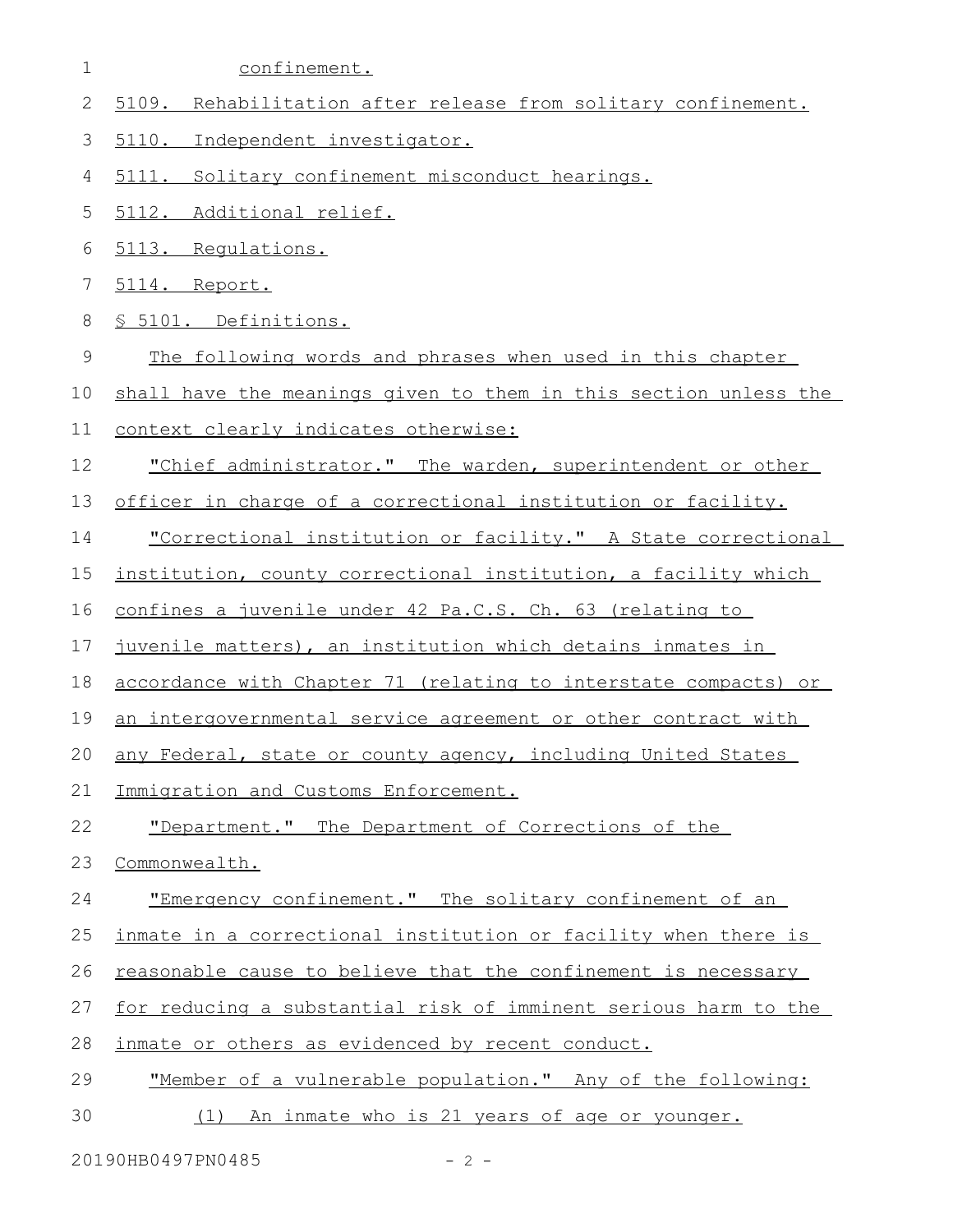| $\mathbf 1$   | (2)<br>An inmate who is 70 years of age or older.              |
|---------------|----------------------------------------------------------------|
| $\mathbf{2}$  | (3)<br>An inmate who is pregnant or in the postpartum          |
| $\mathcal{S}$ | period.                                                        |
| 4             | An inmate who has recently suffered a miscarriage or<br>(4)    |
| 5             | terminated a pregnancy.                                        |
| 6             | (5) An inmate who is perceived to be lesbian, gay,             |
| 7             | bisexual, transgender or intersex.                             |
| 8             | "Solitary confinement." The confinement of an inmate in a      |
| 9             | correctional institution or facility due to disciplinary,      |
| 10            | administrative, protective, investigative, medical or other    |
| 11            | classification, in a cell or similarly confined holding or     |
| 12            | living space, alone or with other inmates for approximately 20 |
| 13            | hours or more per day, with severely restricted activity,      |
| 14            | movement and social interaction.                               |
| 15            | \$ 5102. Methods and procedures of solitary confinement.       |
| 16            | Conditions.--An inmate may not be placed in solitary<br>(a)    |
| 17            | confinement unless the following conditions are met:           |
| 18            | There is reasonable cause to believe that the inmate<br>(1)    |
| 19            | would create a substantial risk of immediate serious harm to   |
| 20            | himself or herself or another, as evidenced by recent threats  |
| 21            | or conduct, and a less restrictive intervention would be       |
| 22            | insufficient to reduce the risk. The correctional institution  |
| 23            | or facility shall bear the burden of establishing this         |
| 24            | standard by clear and convincing evidence.                     |
| 25            | The inmate is subject to a disciplinary sanction.<br>(2)       |
| 26            | (3)<br>The inmate received a personal and comprehensive        |
| 27            | medical and mental health examination conducted by a           |
| 28            | clinician. In the case of an inmate detained at a county       |
| 29            | correctional institution or facility, a preliminary            |
| 30            | examination shall be conducted by a member of the medical      |
|               |                                                                |

20190HB0497PN0485 - 3 -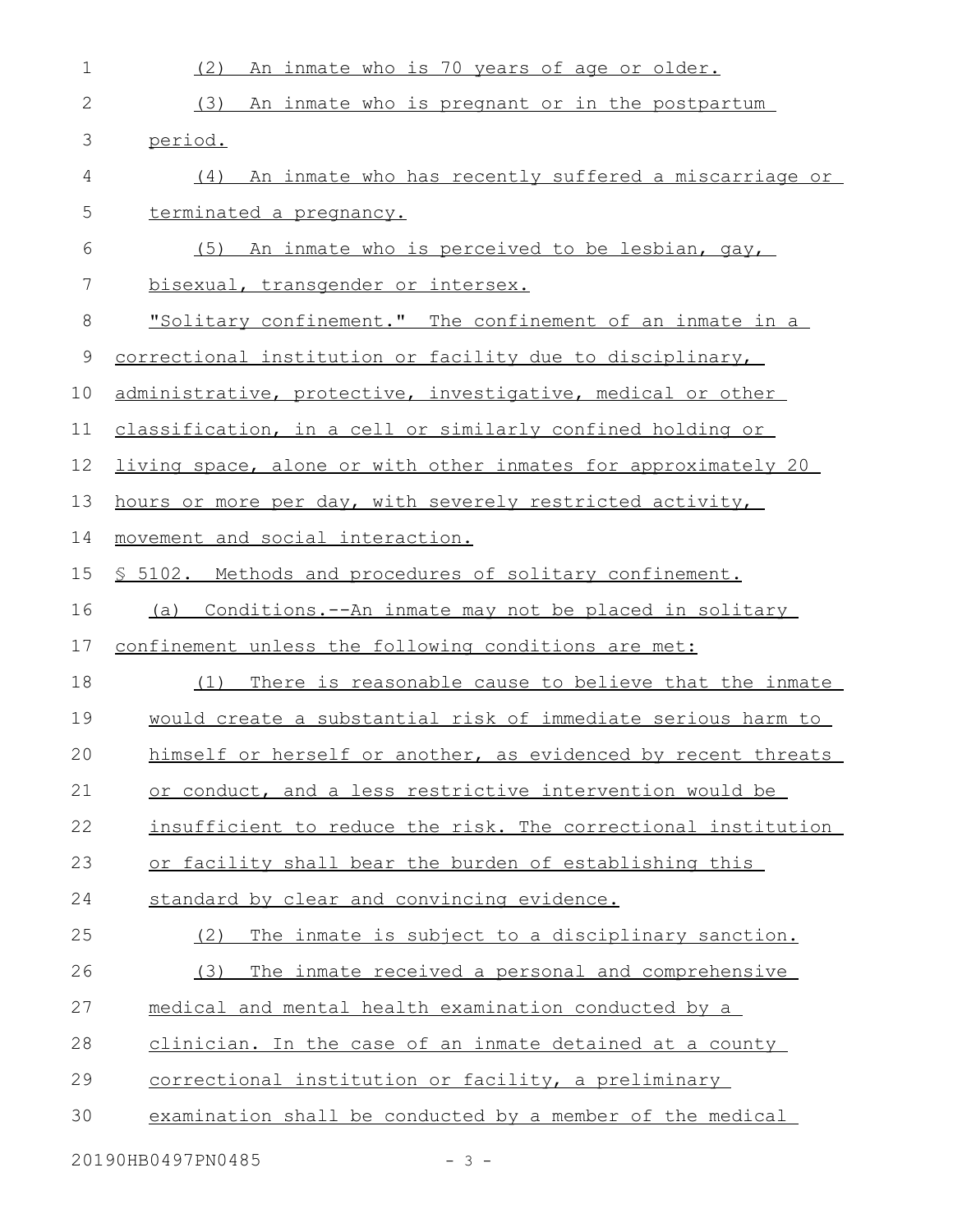| 1  | staff within 12 hours of the inmate being placed in solitary    |
|----|-----------------------------------------------------------------|
| 2  | confinement and a clinical examination shall be conducted       |
| 3  | within 48 hours of the inmate being placed in solitary          |
| 4  | confinement.                                                    |
| 5  | The decision to place an inmate in solitary<br>(4)              |
| 6  | confinement is made by the chief administrator.                 |
| 7  | Hearing.--An inmate shall only be held in solitary<br>(b)       |
| 8  | confinement in accordance with a hearing which provides timely, |
| 9  | fair and meaningful opportunities for the inmate to contest the |
| 10 | confinement. The hearing shall be conducted in accordance with  |
| 11 | the following:                                                  |
| 12 | The inmate shall receive the hearing within 72 hours<br>(1)     |
| 13 | of placement in solitary confinement and a review every 15      |
| 14 | days after the hearing if the inmate remains in solitary        |
| 15 | confinement.                                                    |
| 16 | In the absence of exceptional circumstances,<br>(2)             |
| 17 | unavoidable delays or reasonable postponements, the inmate      |
| 18 | shall be permitted to appear at the hearing.                    |
| 19 | (3)<br>The inmate shall be represented by legal counsel at      |
| 20 | the hearing.                                                    |
| 21 | The hearing shall be conducted by an independent<br>(4)         |
| 22 | hearing officer.                                                |
| 23 | The inmate shall be provided with a written<br>(5)              |
| 24 | statement of the reasons for the decision to place the inmate   |
| 25 | in solitary confinement at the hearing.                         |
| 26 | (c) Prohibition.--An inmate may not be placed or retained in    |
| 27 | solitary confinement under the following circumstances:         |
| 28 | (1) If the chief administrator determines that the              |
| 29 | inmate no longer meets the standards for solitary               |
| 30 | confinement.                                                    |

20190HB0497PN0485 - 4 -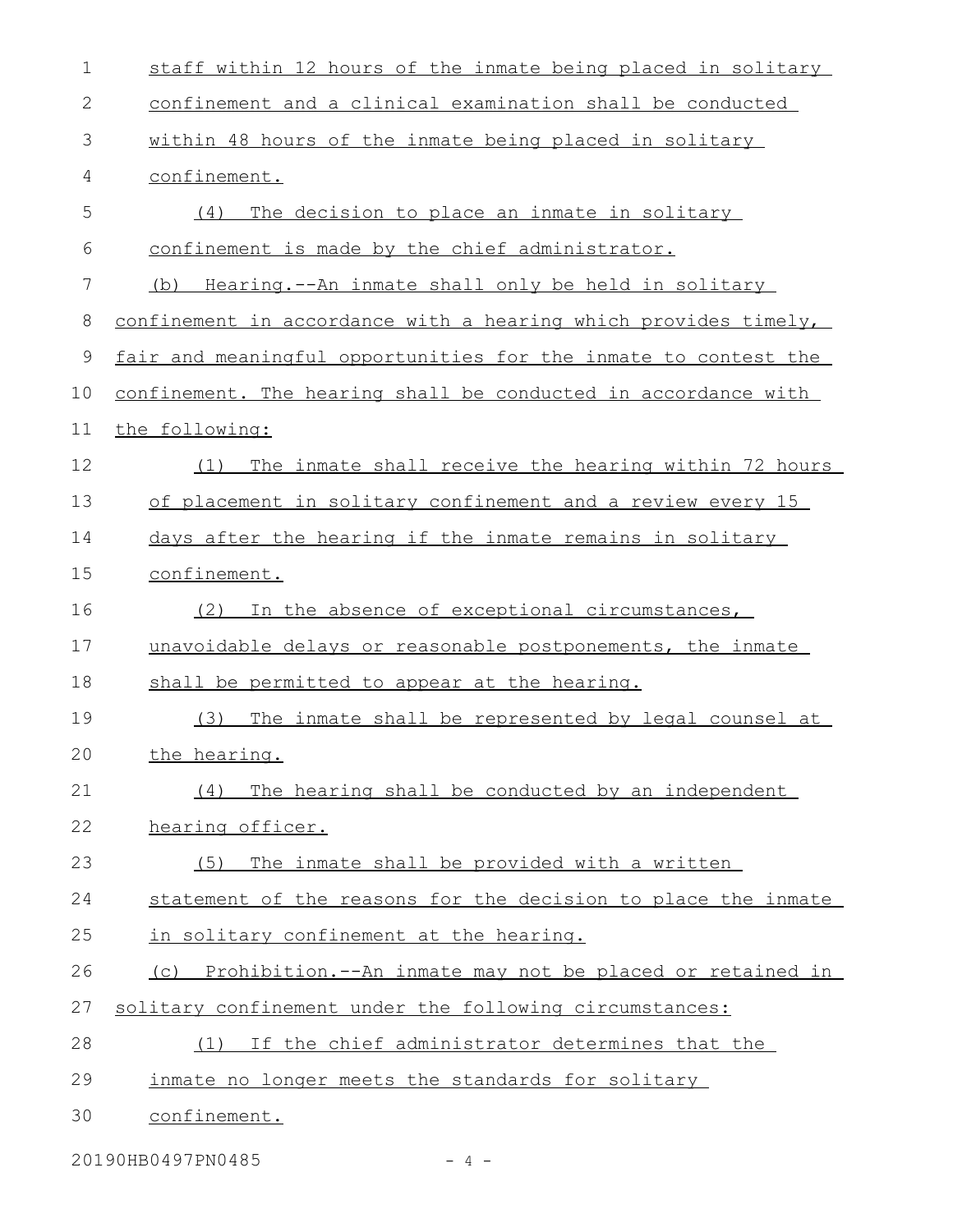| 1            | (2)<br>For no more than 15 consecutive days.                     |
|--------------|------------------------------------------------------------------|
| $\mathbf{2}$ | (3) For no more than 20 days in a 60-day period.                 |
| 3            | (d) Evaluation.--A clinician shall evaluate an inmate placed     |
| 4            | in solitary confinement on a daily basis, in a confidential      |
| 5            | setting outside of the cell whenever possible, to determine      |
| 6            | whether the inmate is a member of a vulnerable population. In    |
| 7            | the case of an inmate detained at a county correctional          |
| 8            | institution or facility, the inmate shall be evaluated by a      |
| $\mathsf 9$  | member of the medical staff as frequently as necessary, but not  |
| 10           | less than once every seven days while the inmate is in solitary  |
| 11           | confinement. An inmate determined to be a member of a vulnerable |
| 12           | population by a clinician shall be immediately removed from      |
| 13           | solitary confinement and moved to an appropriate placement.      |
| 14           | (e) Disciplinary sanctions.--A disciplinary sanction of          |
| 15           | solitary confinement which has been imposed on an inmate who is  |
| 16           | <u>removed from solitary confinement shall be deemed to be</u>   |
| 17           | satisfied.                                                       |
| 18           | (f) Lockdown.--During a correctional institution or facility     |
| 19           | lockdown, an inmate may not be placed in solitary confinement    |
| 20           | for more than 15 consecutive days or for more than 20 days       |
| 21           | during any 60-day period.                                        |
| 22           | (g) Inmate treatment.--The following apply:                      |
| 23           | (1) Cells or other holding or living space used for              |
| 24           | solitary confinement shall be properly ventilated, lit,          |
| 25           | temperature-controlled, clean and equipped with properly         |
| 26           | functioning sanitary fixtures.                                   |
| 27           | A correctional institution or facility shall<br>(2)              |
| 28           | maximize the amount of time that an inmate held in solitary      |
| 29           | confinement spends outside of the cell by providing, as          |
| 30           | appropriate, access to recreation, education, clinically         |
|              |                                                                  |

20190HB0497PN0485 - 5 -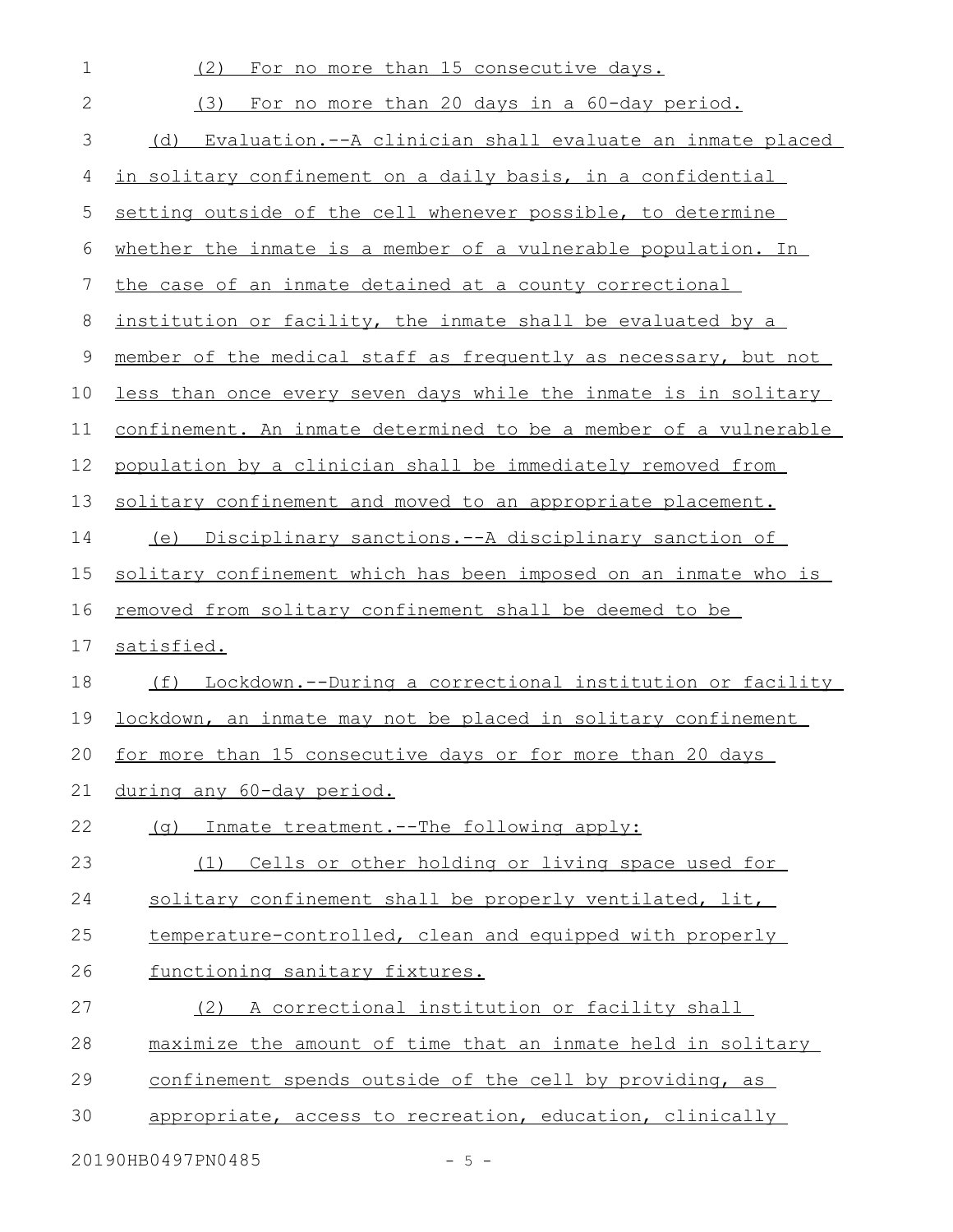appropriate treatment therapies, skill-building activities and social interaction with staff and other inmates. (3) An inmate held in solitary confinement may not be denied access to food, water or any other basic necessity. (4) An inmate held in solitary confinement may not be denied access to appropriate medical care, including emergency medical care. (5) An inmate may not be directly released from solitary confinement to the public during the last 180 days of the inmate's term of incarceration, unless it is necessary for the safety of the inmate, staff, other inmates or the public. (6) A restraint chair, chemical agents or shackles may not be used on an inmate. § 5103. Members of vulnerable populations. (a) Prohibition.--An inmate who is a member of a vulnerable population may not be placed in solitary confinement. (b) Younger inmates.--The following apply: (1) An inmate who is a member of a vulnerable population because the inmate is 21 years of age or younger may not be subject to discipline for refusing treatment or medication or for self-harm or threats of self-harm. (2) An inmate who is a member of a vulnerable population because the inmate is 21 years of age or younger and who would otherwise be placed in solitary confinement shall be screened by a correctional institution or facility clinician or the appropriate screening service and, if found to meet the standards of civil commitment, shall be placed in a specialized unit, as designated by the secretary, or civilly committed to the least restrictive appropriate short-term care or psychiatric facility designated by the Department of 1 2 3 4 5 6 7 8 9 10 11 12 13 14 15 16 17 18 19 20 21 22 23 24 25 26 27 28 29 30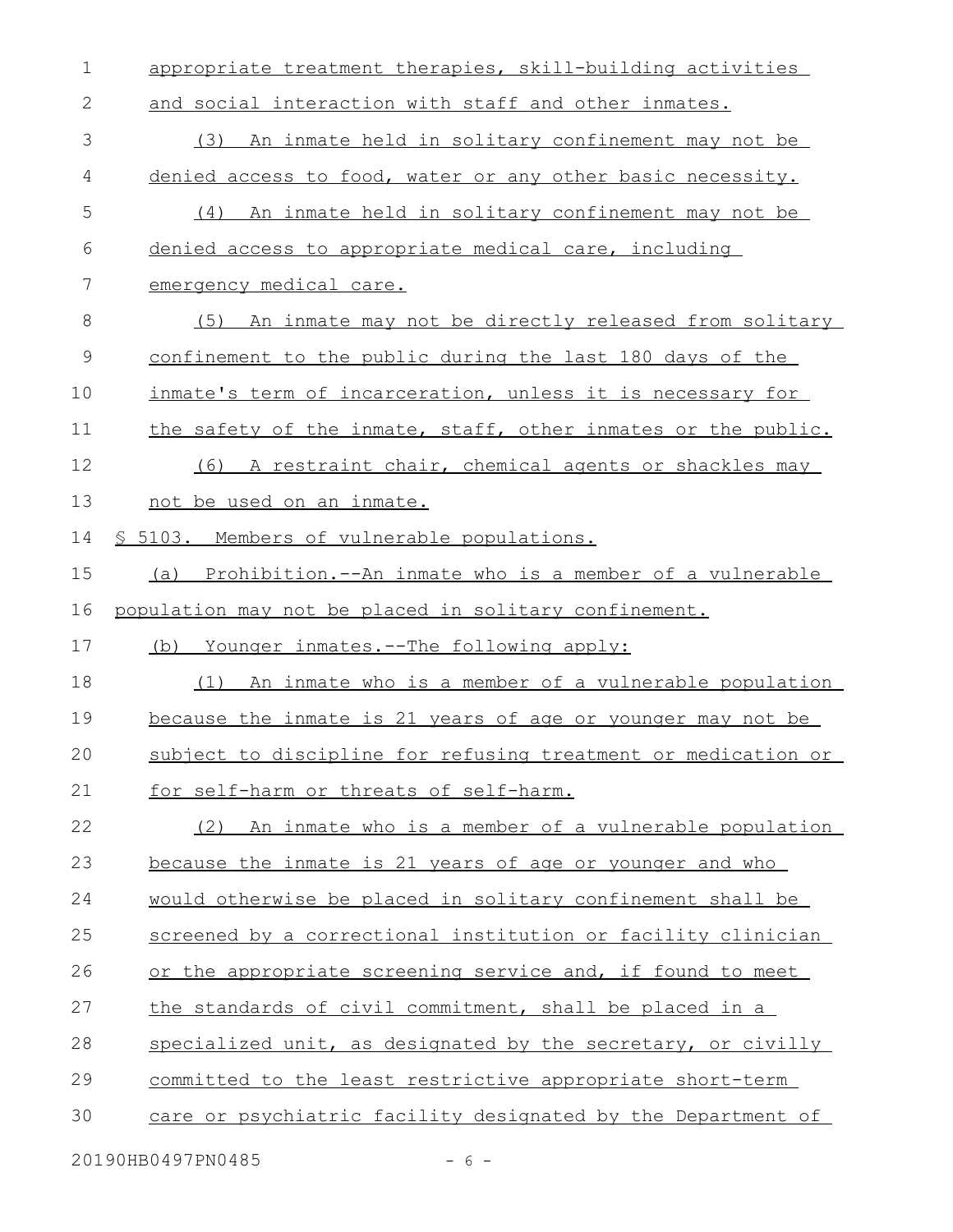1 Human Services.

| $\mathbf{2}$ | (c) Other inmates.--An inmate who is a member of a                      |
|--------------|-------------------------------------------------------------------------|
| 3            | vulnerable population because the inmate is 70 years of age or          |
| 4            | older, pregnant, in the postpartum period or has recently               |
| 5            | suffered a miscarriage or terminated a pregnancy, who would             |
| 6            | otherwise be placed in isolated confinement, shall be placed in         |
| 7            | a specialized unit as designated by the secretary.                      |
| 8            | (d) Applicability.--This subsection shall not apply to a                |
| $\mathsf 9$  | county correctional institution or facility.                            |
| 10           | § 5104. Risk of harm in solitary confinement.                           |
| 11           | An inmate shall not be placed in solitary confinement with              |
| 12           | <u>one or more inmates if there is reasonable cause to believe that</u> |
| 13           | there is a risk of harm or harassment, intimidation or extortion        |
| 14           | of other physical or emotional abuse.                                   |
| 15           | § 5105. Solitary confinement authorized.                                |
| 16           | A correctional institution or facility may place an inmate in           |
| 17           | solitary confinement under the following circumstances:                 |
| 18           | The chief administrator determines that a<br>(1)                        |
| 19           | <u>correctional institution or facility lockdown is required to</u>     |
| 20           | ensure the safety of inmates. The facility administrator                |
| 21           | shall document specific reasons for the lockdown if the                 |
| 22           | lockdown lasts more than 24 hours and why less restrictive              |
| 23           | interventions are insufficient to accomplish the safety goals           |
| 24           | of the correctional institution or facility. Within six hours           |
| 25           | of a decision to extend a lockdown for more than 24 hours,              |
| 26           | the chief administrator shall provide the secretary with the            |
| 27           | reasons specified under this paragraph for publication on the           |
| 28           | publicly accessible Internet website of the department. Upon            |
| 29           | request, the chief administrator shall provide the reasons              |
| 30           | specified under this paragraph to the General Assembly.                 |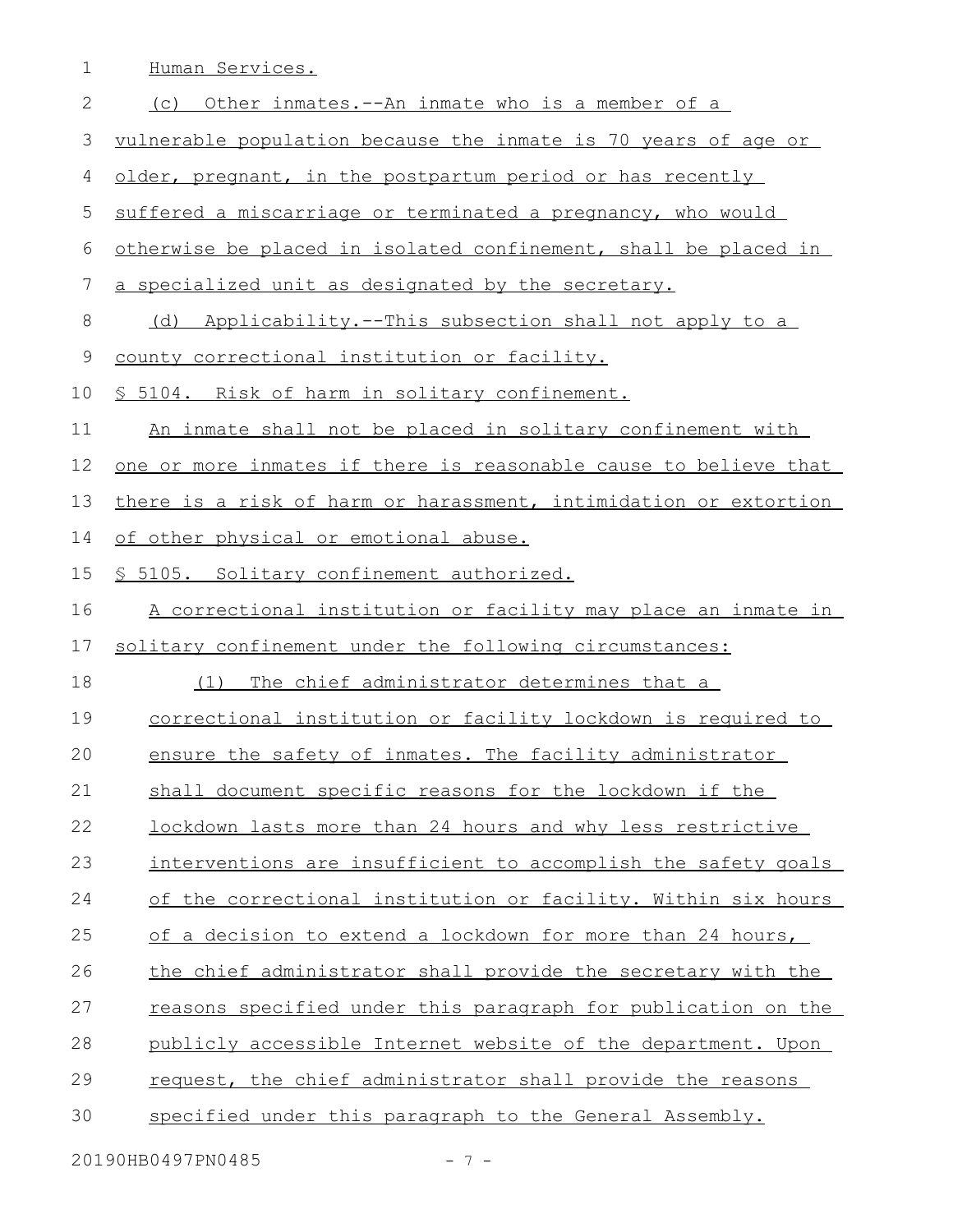| $\mathbf 1$   | The chief administrator determines, based on a<br>(2)        |
|---------------|--------------------------------------------------------------|
| $\mathbf 2$   | personal examination by a physician or, in the case of a     |
| 3             | county correctional institution or facility, a decision to   |
| 4             | place an inmate in medical isolation shall be made by a      |
| 5             | member of the medical staff, that an inmate should be placed |
| 6             | in emergency confinement and the emergency confinement is    |
| 7             | conducted in accordance with the following:                  |
| 8             | (i)<br>The inmate may not be held in emergency               |
| $\mathcal{G}$ | confinement for more than 24 hours.                          |
| 10            | (ii) The inmate held in emergency confinement shall          |
| 11            | receive an initial medical and mental health evaluation      |
| 12            | within two hours and a personal and comprehensive medical    |
| 13            | and mental health evaluation within 24 hours. In the case    |
| 14            | of a county correctional institution or facility, a          |
| 15            | preliminary examination shall be conducted by a member of    |
| 16            | the medical staff within 12 hours of confinement and a       |
| 17            | comprehensive medical and mental health evaluation within    |
| 18            | 48 hours. Reports of these evaluations shall be provided     |
| 19            | to the chief administrator upon completion.                  |
| 20            | A clinical review shall be conducted on the<br>(iii)         |
| 21            | inmate at least every six hours and as clinically            |
| 22            | indicated.                                                   |
| 23            | The inmate shall be placed in a mental health<br>(iv)        |
| 24            | unit as designated by the secretary.                         |
| 25            | (v) In the case of a county correctional institution         |
| 26            | or facility, a decision to place an inmate in solitary       |
| 27            | confinement shall be made by a member of the medical         |
| 28            | staff and be based on a personal examination and a           |
| 29            | clinical review shall be conducted within 48 hours of the    |
| 30            | inmate being placed in solitary confinement and then as      |
|               |                                                              |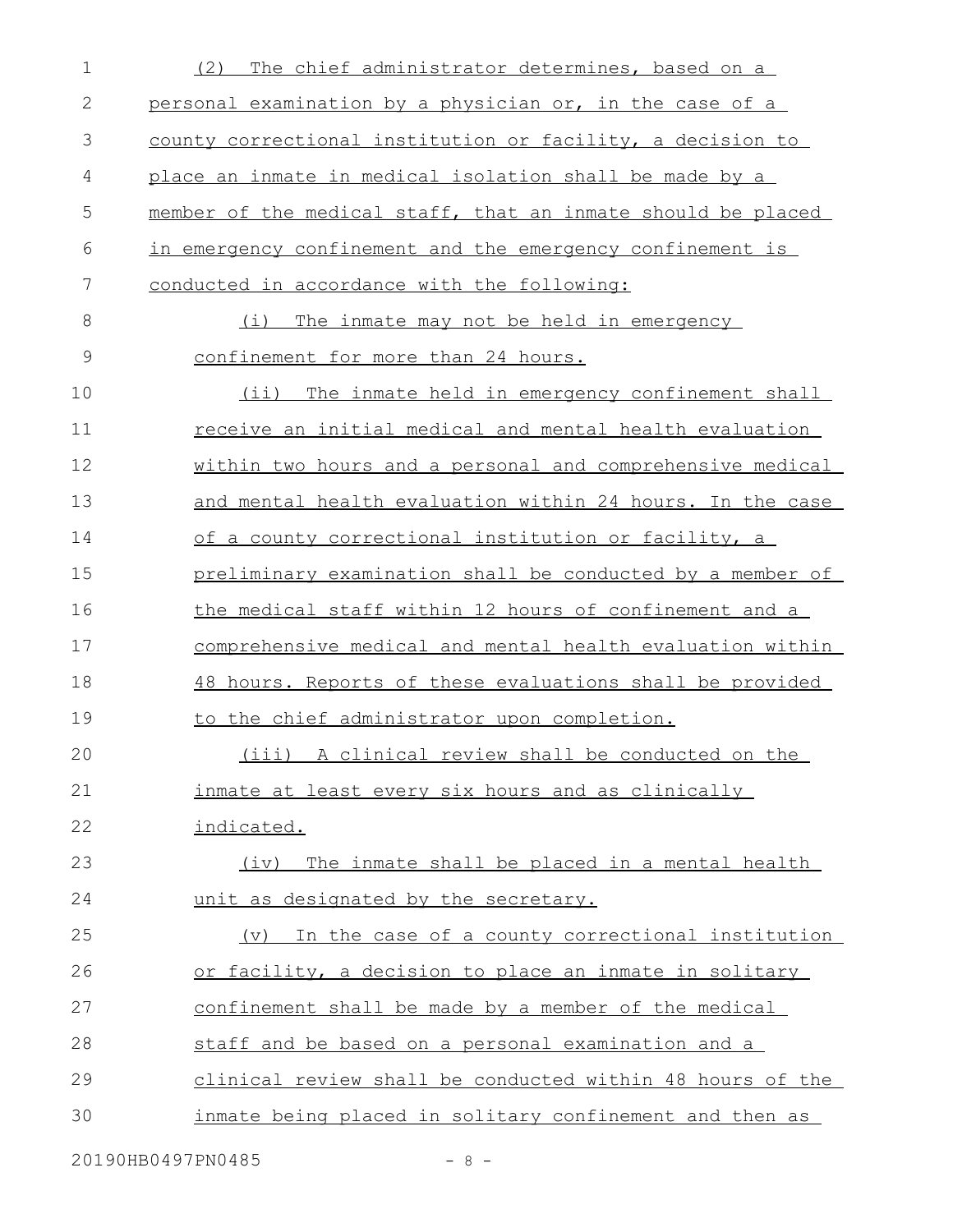| $\mathbf 1$  | clinically indicated.                                           |
|--------------|-----------------------------------------------------------------|
| $\mathbf{2}$ | The chief administrator determines that an inmate<br>(3)        |
| 3            | should be placed in protective custody and the inmate is        |
| 4            | placed in protective custody in accordance with the             |
| 5            | following:                                                      |
| 6            | Except as provided under subparagraph (ii), the<br>(i)          |
| 7            | inmate must provide informed, voluntary, written consent        |
| 8            | to be placed in protective custody and there is                 |
| 9            | reasonable cause to believe that protective custody is          |
| 10           | necessary to prevent reasonably foreseeable harm.               |
| 11           | $(i$ i)<br>The inmate may be placed in involuntary              |
| 12           | protective custody only when there is clear and                 |
| 13           | <u>convincing evidence that confinement is necessary to</u>     |
| 14           | prevent reasonably foreseeable harm and that a less             |
| 15           | restrictive intervention would not be sufficient to             |
| 16           | prevent the harm.                                               |
| 17           | (iii) In a safe manner, an inmate placed in                     |
| 18           | protective custody shall receive comparable opportunities       |
| 19           | for activities, movement and social interaction as other        |
| 20           | inmates in the general population of the correctional           |
| 21           | institution or facility.                                        |
| 22           | (iv) An inmate subject to removal from protective               |
| 23           | custody shall be provided with a timely, fair and               |
| 24           | meaningful opportunity to contest the removal.                  |
| 25           | (v) An inmate who is eligible to be placed or                   |
| 26           | <u>currently is in voluntary protective custody may opt out</u> |
| 27           | of that eligibility by providing an informed, voluntary         |
| 28           | written refusal.                                                |
| 29           | (vi) The chief administrator shall place an inmate              |
|              |                                                                 |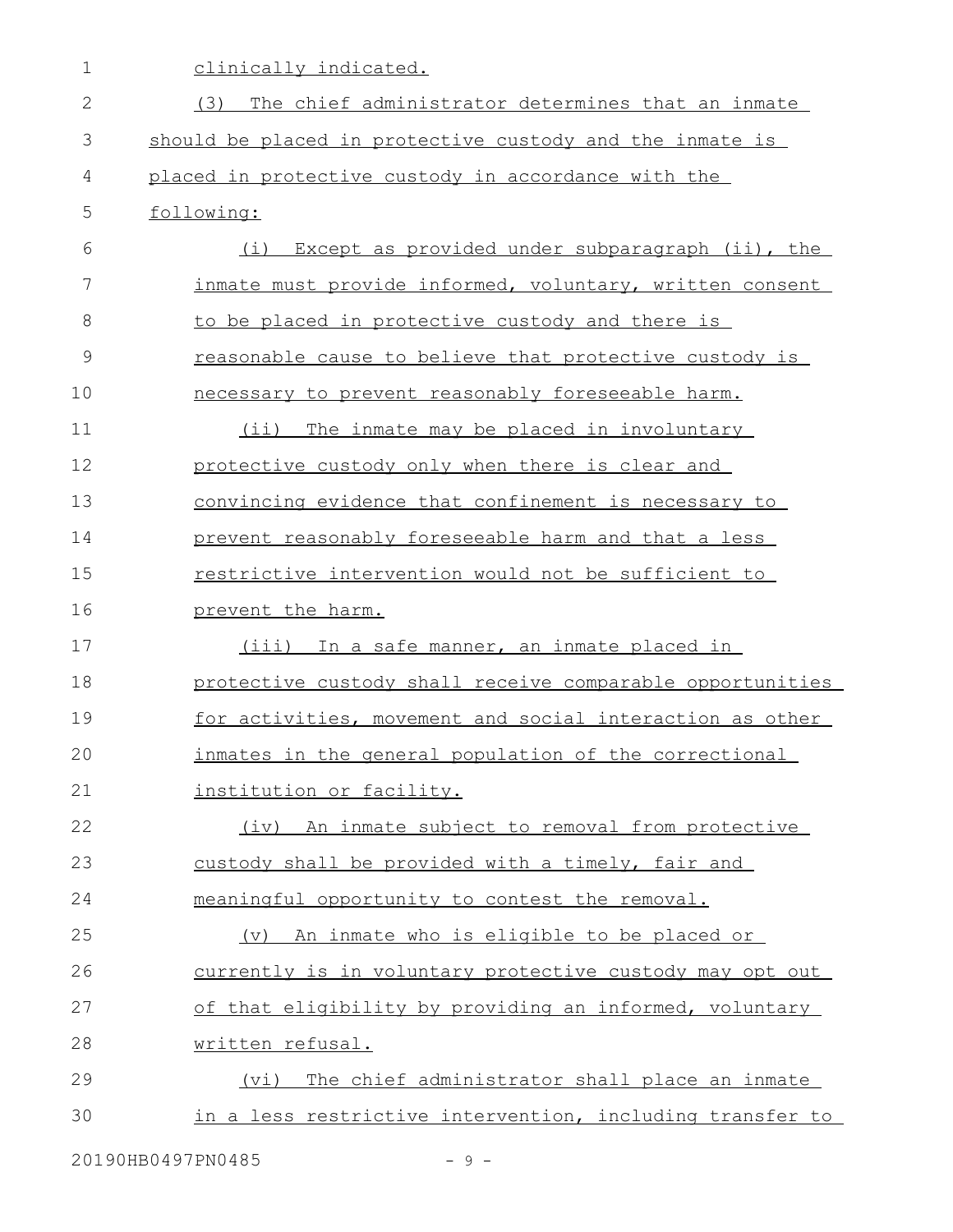| $\mathbf 1$  | the general population of another institution or to a                |
|--------------|----------------------------------------------------------------------|
| $\mathbf{2}$ | special-purpose housing unit for inmates who face similar            |
| 3            | threats, before placing the inmate in protective custody             |
| 4            | unless the inmate poses an extraordinary security risk so            |
| 5            | that transferring the inmate would be insufficient to                |
| 6            | ensure the inmate's safety.                                          |
| 7            | (4) A member of a vulnerable population may not be                   |
| 8            | placed in solitary confinement with one or more inmates,             |
| 9            | except with the inmate's informed, voluntary, written                |
| 10           | consent.                                                             |
| 11           | § 5106. Use of solitary confinement pending investigation.           |
| 12           | (a) Authorized use.--An inmate may not be placed in solitary         |
| 13           | confinement pending investigation of a disciplinary violation        |
| 14           | unless any of the following occur:                                   |
| 15           | The inmate's presence in the general population<br>(1)               |
| 16           | poses a danger to the inmate, staff, other inmates or the            |
| 17           | public. In making the determination, the chief administrator         |
| 18           | shall consider the seriousness of the alleged offense,               |
| 19           | including whether the offense involved violence or escape or         |
| 20           | posed a threat to institutional safety by encouraging other          |
| 21           | inmates to engage in misconduct.                                     |
| 22           | The chief administrator has granted approval in an<br>(2)            |
| 23           | emergency situation.                                                 |
| 24           | <u>Review.--An inmate's placement in solitary confinement</u><br>(b) |
| 25           | pending investigation of a disciplinary violation shall be           |
| 26           | reviewed within 24 hours by a supervisory employee who was not       |
| 27           | involved in the initial placement decision.                          |
| 28           | (c) Release.--An inmate who has been placed in solitary              |
| 29           | confinement pending investigation of a disciplinary offense          |
| 30           | shall be considered for release to the general population if the     |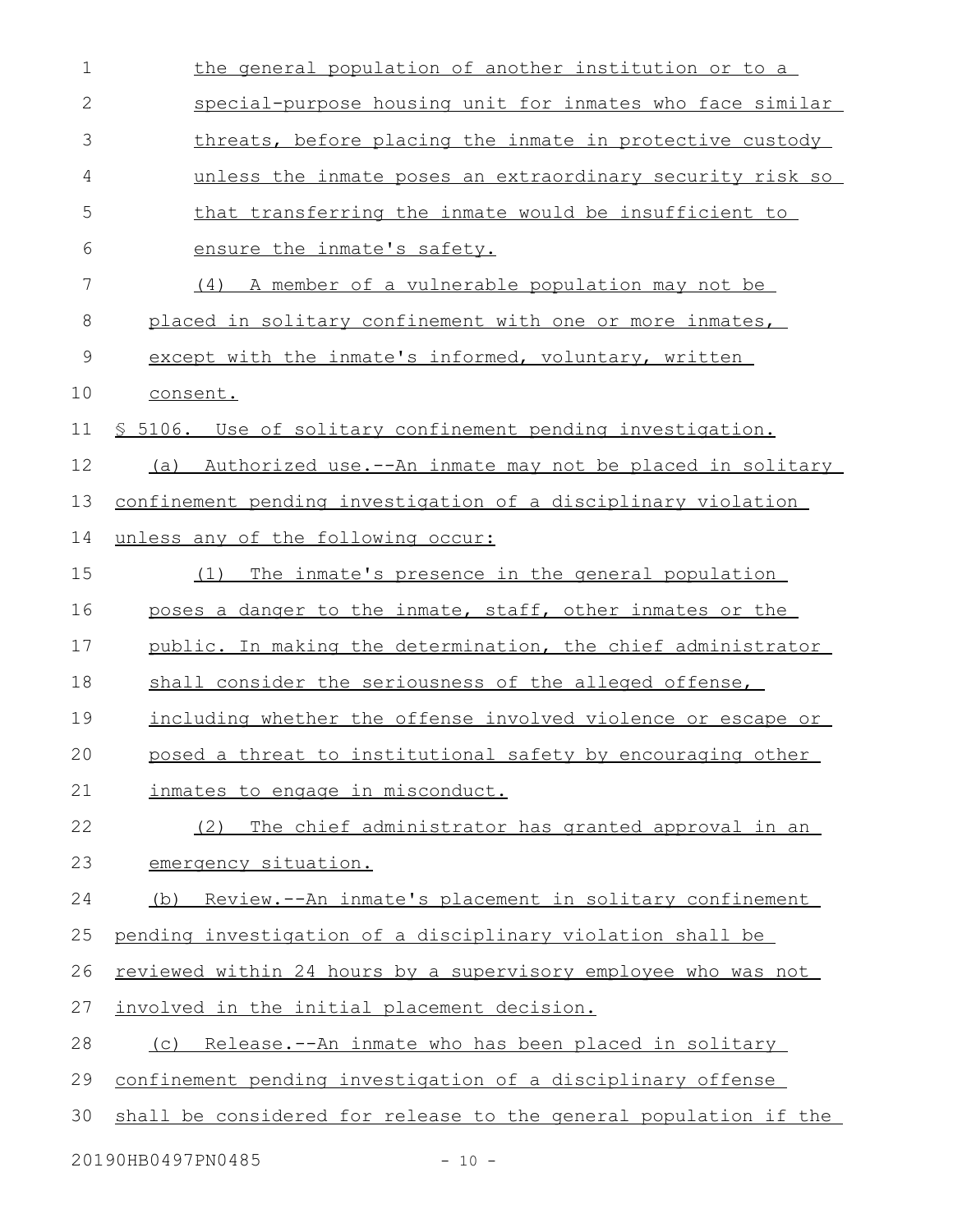| 1           | inmate demonstrates good behavior while confined. If the inmate  |
|-------------|------------------------------------------------------------------|
| 2           | is found quilty of the disciplinary violation, the inmate's good |
| 3           | behavior shall be considered in determining the appropriate      |
| 4           | penalty.                                                         |
| 5           | § 5107. Duties of secretary.                                     |
| 6           | The secretary shall have the following duties:                   |
| 7           | Developing policies and implementing procedures for<br>(1)       |
| 8           | the review of inmates placed in solitary confinement and         |
| $\mathsf 9$ | promulgating regulations as specified under section 5113         |
| 10          | <u>(relating to regulations).</u>                                |
| 11          | Initiating a review of each inmate placed in<br>(2)              |
| 12          | solitary confinement under the policies and procedures           |
| 13          | developed and implemented under paragraph (1).                   |
| 14          | Developing a plan for providing step-down and<br>(3)             |
| 15          | transitional units, programs and staffing patterns to            |
| 16          | accommodate inmates currently placed in solitary confinement,    |
| 17          | inmates who will be placed in solitary confinement and           |
| 18          | inmates who receive an intermediate sanction in lieu of being    |
| 19          | placed in isolated confinement. Staffing patterns for            |
| 20          | correctional and program staff shall be set at levels            |
| 21          | necessary to ensure the safety of staff and inmates in           |
| 22          | accordance with the provisions of this chapter.                  |
| 23          | \$ 5108. Alternative disciplinary measures to solitary           |
| 24          | confinement.                                                     |
| 25          | A correctional institution or facility shall implement           |
| 26          | alternative disciplinary measures to solitary confinement. The   |
| 27          | alternative disciplinary measures may include the following:     |
| 28          | Limiting contact visits.<br>(1)                                  |
| 29          | (2)<br>Restricting visitors to only the inmate's immediate       |
| 30          | family.                                                          |

20190HB0497PN0485 - 11 -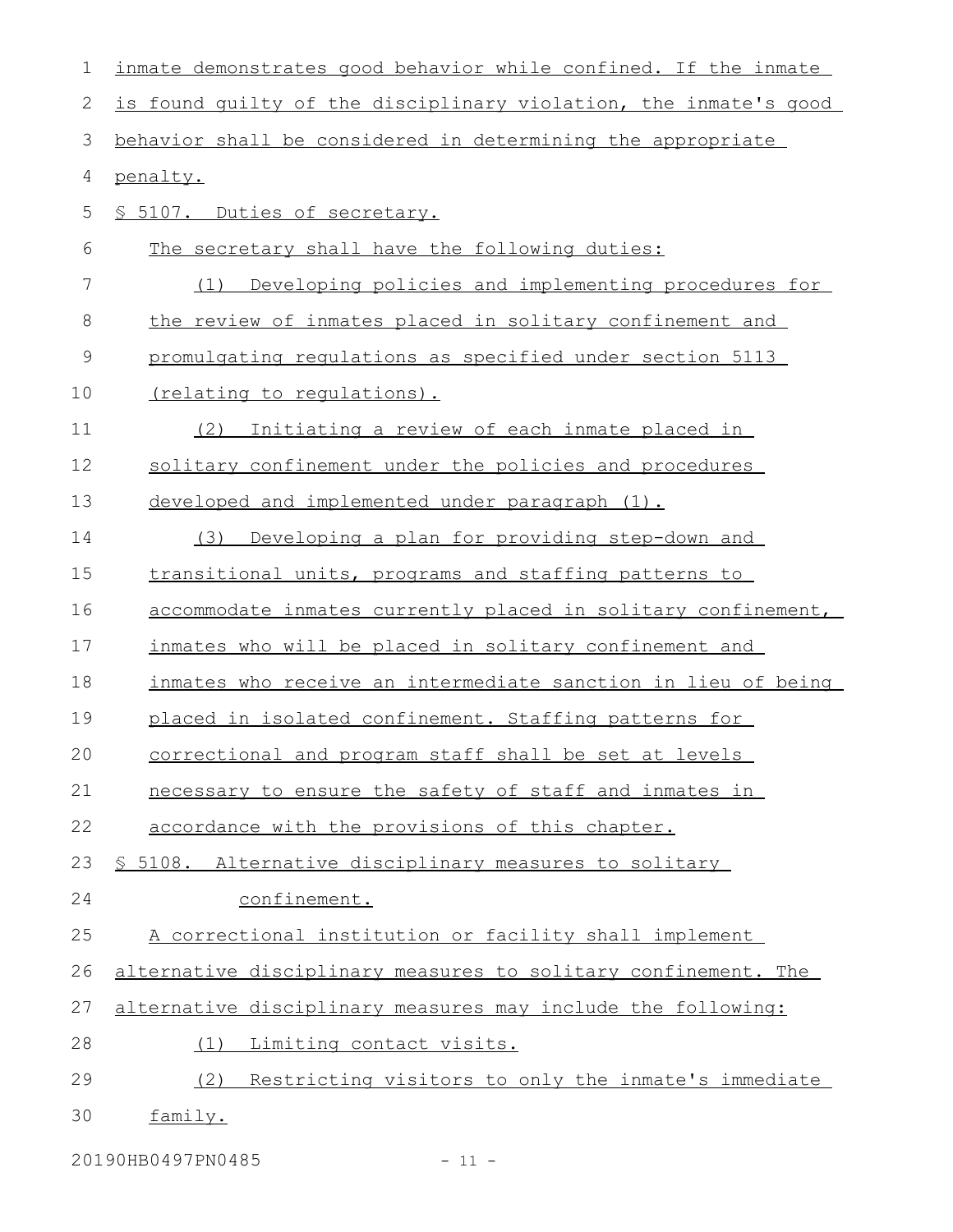| $\mathbf 1$ | (3)<br>The loss of work opportunities.                           |
|-------------|------------------------------------------------------------------|
| 2           | Assigning additional unpaid work duties for no more<br>(4)       |
| 3           | than 14 days.                                                    |
| 4           | (5)<br>No more than 14 days of the loss of telephone,            |
| 5           | entertainment or yard time privileges.                           |
| 6           | No more than 14 days of the loss of commissary<br>(6)            |
| 7           | privileges.                                                      |
| 8           | Confining an inmate to the inmate's own cell in the<br>(7)       |
| 9           | general population area.                                         |
| 10          | (8) A reprimand or warning.                                      |
| 11          | \$ 5109. Rehabilitation after release from solitary confinement. |
| 12          | An inmate released from solitary confinement shall be            |
| 13          | rehabilitated in accordance with the following:                  |
| 14          | The inmate shall be gradually acclimated into the<br>(1)         |
| 15          | general population by temporarily being transferred into a       |
| 16          | single cell.                                                     |
| 17          | The inmate shall receive weekly meetings with a<br>(2)           |
| 18          | licensed mental health professional and a certified peer         |
| 19          | specialist.                                                      |
| 20          | (3) The inmate shall have access to classes and                  |
| 21          | educational materials.                                           |
| 22          | (4) The inmate shall have access to familial and outside         |
| 23          | contact.                                                         |
| 24          | § 5110. Independent investigator.                                |
| 25          | (a) Independent investigator.--The department shall              |
| 26          | designate an independent investigator to monitor each            |
| 27          | correctional institution or facility to ensure compliance with   |
| 28          | the provisions of this chapter. The independent investigator     |
| 29          | shall have the following duties:                                 |
| 30          | (1) Conducting interviews with inmates in solitary               |
|             |                                                                  |

20190HB0497PN0485 - 12 -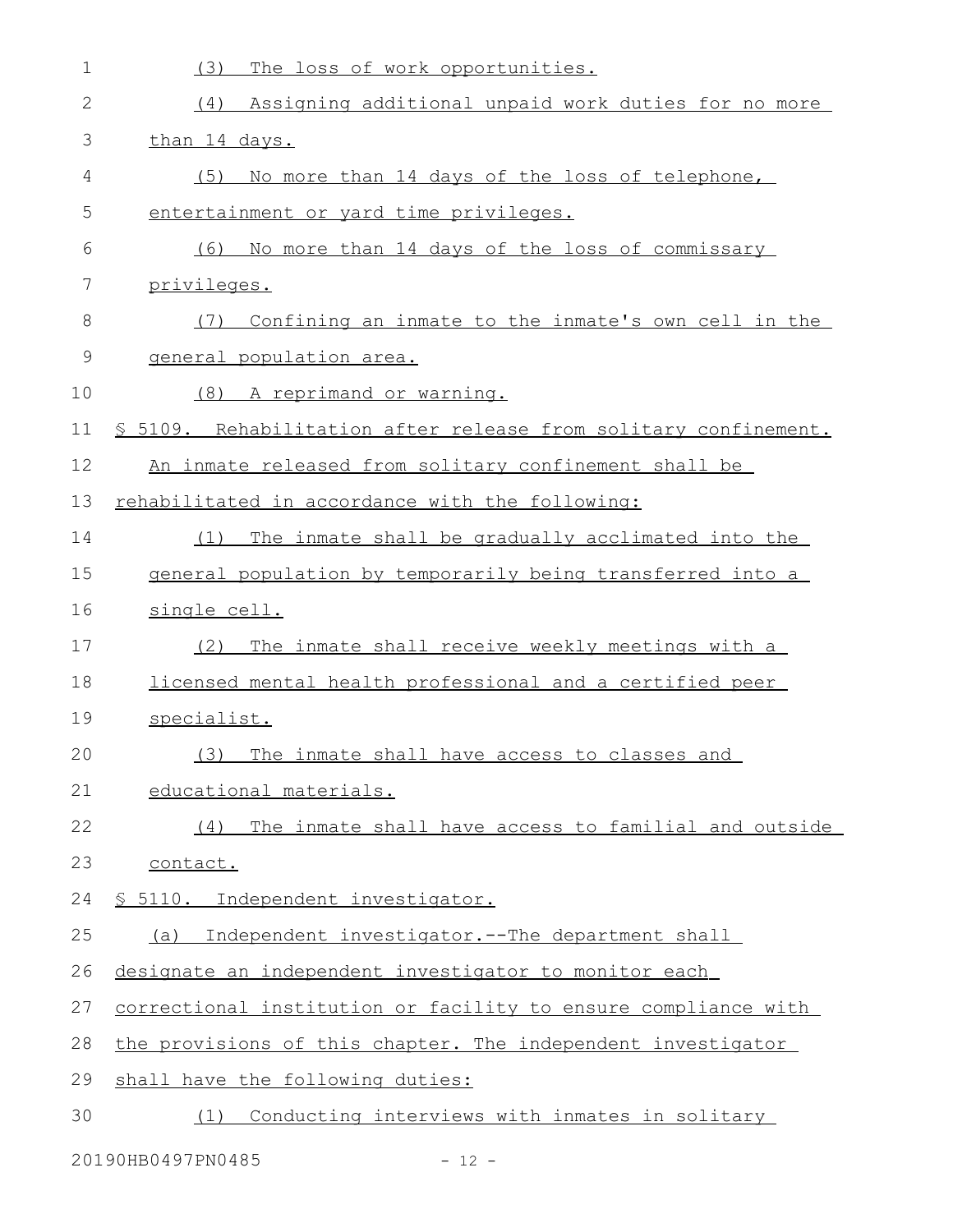| $\mathbf 1$  | confinement and reporting any abuse to the department.           |
|--------------|------------------------------------------------------------------|
| $\mathbf{2}$ | Reviewing any documents regarding inmates necessary<br>(2)       |
| 3            | to determine the implementation of solitary confinement.         |
| 4            | (b) Use of information.--Information gathered under              |
| 5            | subsection (a) may be used in a misconduct hearing conducted     |
| 6            | under section 5111 (relating to solitary confinement misconduct  |
| 7            | hearings).                                                       |
| 8            | § 5111. Solitary confinement misconduct hearings.                |
| $\mathsf 9$  | (a) Hearing review board.--The department shall establish a      |
| 10           | hearing review board to conduct hearings on solitary confinement |
| 11           | misconduct by correctional institutions or facilities. The       |
| 12           | hearing review board shall consist of the following:             |
| 13           | A licensed psychologist or psychiatrist.<br>(1)                  |
| 14           | (2) A licensed mental health professional with a                 |
| 15           | counseling background.                                           |
| 16           | (3) A licensed social worker.                                    |
| 17           | Guidelines. -- A hearing on solitary confinement by a<br>(b)     |
|              |                                                                  |
| 18           | correctional institution or facility shall be initiated and      |
| 19           | governed by quidelines specified in requlations promulgated      |
|              | under section 5113 (relating to regulations).                    |
| 20<br>21     | Misconduct hearings. -- A hearing on solitary confinement<br>(C) |
| 22           | misconduct by a correctional institution or facility shall be    |
| 23           | administered in accordance with the following:                   |
| 24           | (1) Unless prohibited by the hearing review board for            |
| 25           | cause shown, a witness may be called at the misconduct           |
| 26           | hearing by the inmate or correctional institution or             |
| 27           | facility.                                                        |
| 28           | An inmate may call on an inmate advocate or legal<br>(2)         |
| 29           | counsel to be present during the misconduct hearing.             |

20190HB0497PN0485 - 13 -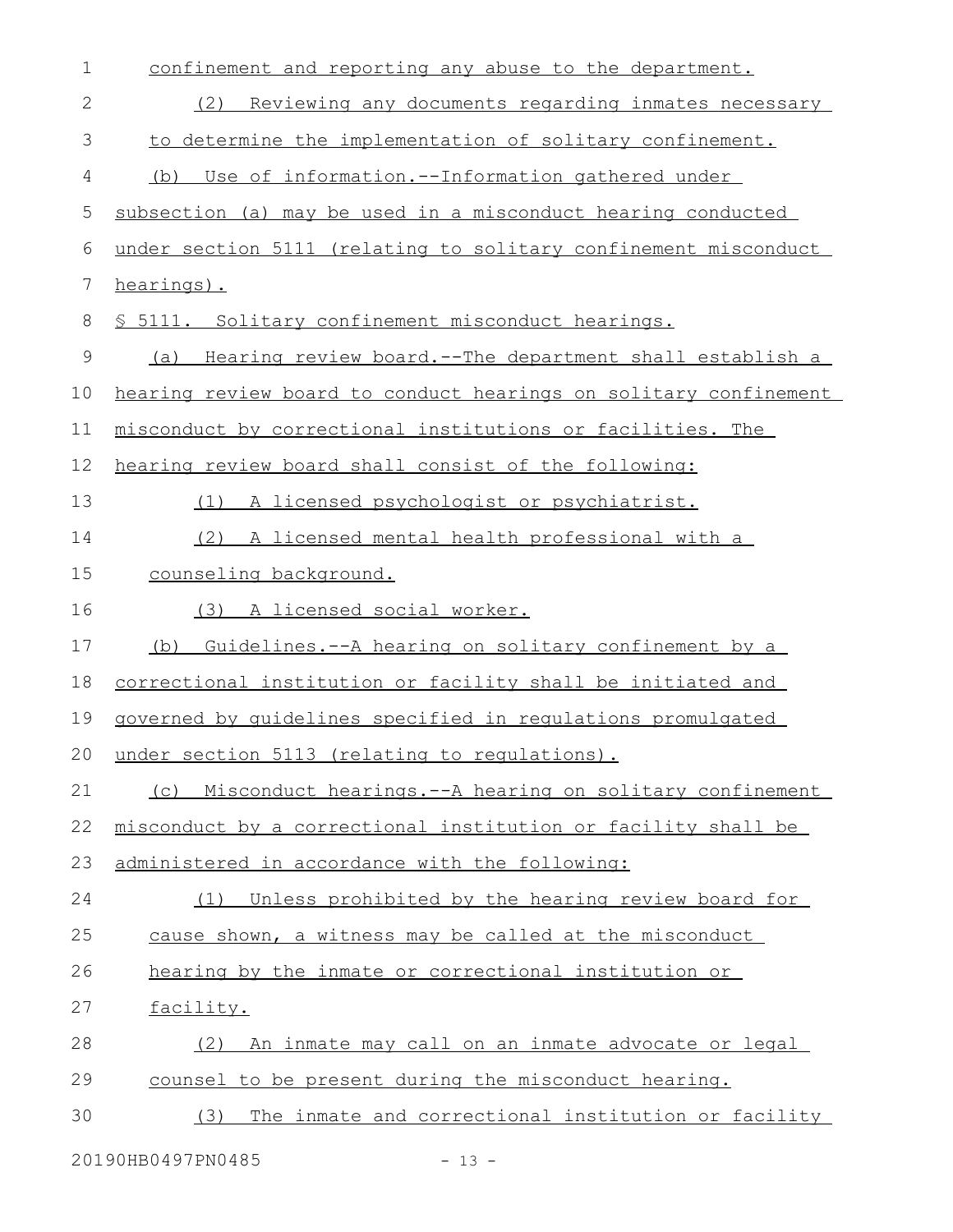| $\mathbf 1$ | may present evidence, including video evidence, at the            |
|-------------|-------------------------------------------------------------------|
| 2           | misconduct hearing. An inmate shall be given access to video      |
| 3           | evidence from the correctional institution or facility no         |
| 4           | later than 24 hours before the commencement of the misconduct     |
| 5           | hearing.                                                          |
| 6           | (d) Relief.--If the hearing review board finds solitary           |
| 7           | confinement misconduct by the correctional institution or         |
| 8           | facility, the correctional institution or facility shall release  |
| 9           | the inmate from solitary confinement.                             |
| 10          | § 5112. Additional relief.                                        |
| 11          | In addition to the relief provided by the hearing review          |
| 12          | board under section 5111 (relating to solitary confinement        |
| 13          | misconduct hearings), an individual adversely affected by any     |
| 14          | manner of law, rule, regulation or other action promulgated or    |
| 15          | enforced by a correctional institution or facility as it relates  |
| 16          | to the use of isolated confinement in violation of this chapter   |
| 17          | may seek declarative and injunctive relief and the actual         |
| 18          | damages attributable to the violation in an appropriate court of  |
| 19          | jurisdiction. The court shall award reasonable expenses to an     |
|             | 20 individual adversely affected if the action results in a final |
| 21          | determination by a court in favor of the individual adversely     |
| 22          | affected.                                                         |
| 23          | § 5113. Requlations.                                              |
| 24          | The secretary shall promulgate regulations necessary to           |
| 25          | administer the provisions of this chapter. The requlations shall  |
| 26          | include, but not be limited to, the following:                    |
| 27          | Reducing separation from other inmates.<br>(1)                    |
| 28          | (2)<br>Reducing the burden of transferring inmates to a           |
| 29          | different correctional institution or facility.                   |
| 30          | Establishing any nonisolated confinement sanction<br>(3)          |

20190HB0497PN0485 - 14 -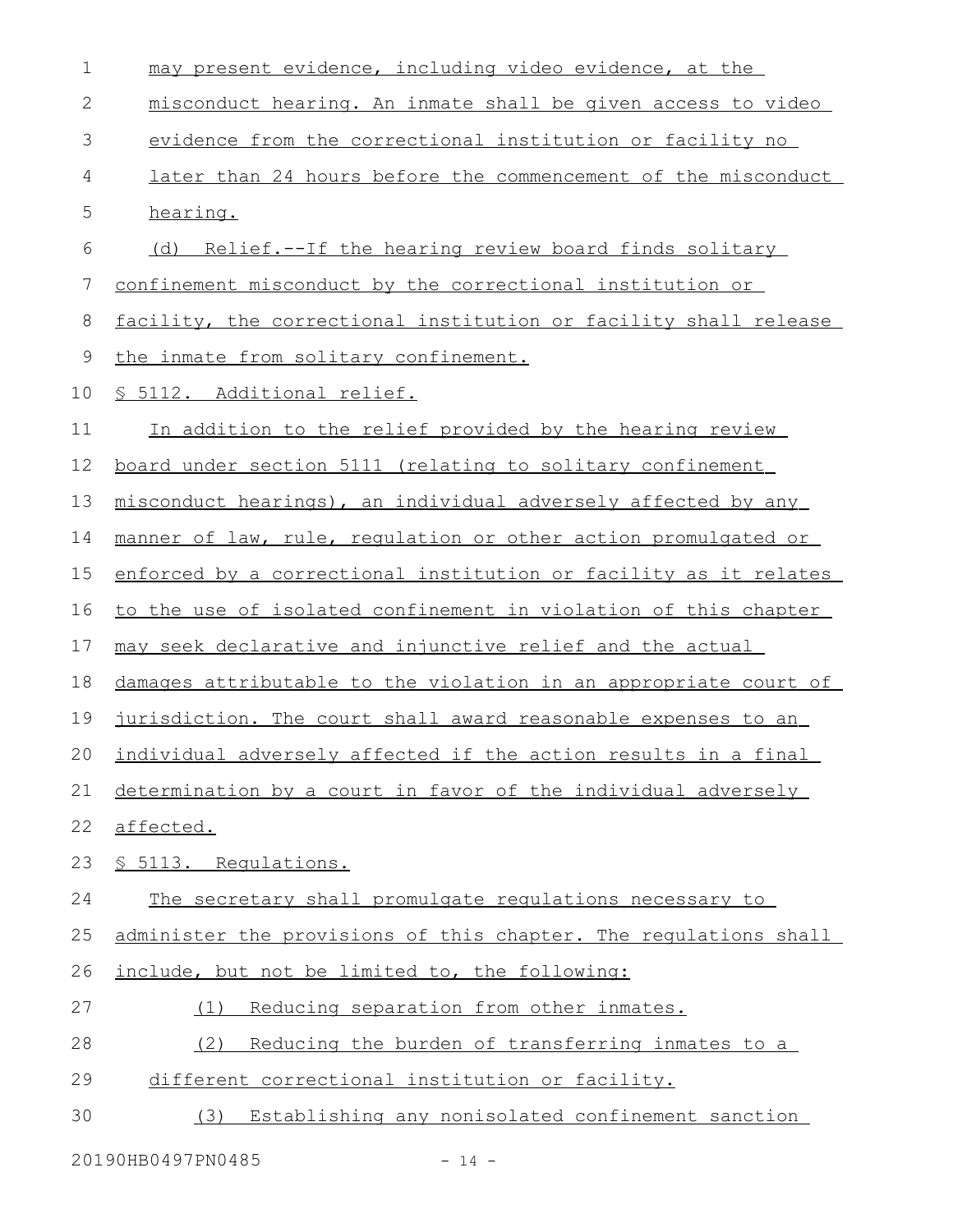| 1             | authorized by the department's requlations.                     |
|---------------|-----------------------------------------------------------------|
| $\mathbf{2}$  | (4) Easing restrictions on religious, mail and telephone        |
| 3             | privileges, visit contacts and outdoor and recreation access.   |
| 4             | A correctional institution or facility may not restrict basic   |
| 5             | necessities from an inmate in solitary confinement.             |
| 6             | Requiring training of disciplinary staff and all<br>(5)         |
| 7             | staff working with inmates in solitary confinement. The         |
| 8             | training shall include the following:                           |
| $\mathcal{G}$ | Standards for solitary confinement, including<br>(i)            |
| 10            | that solitary confinement shall only be imposed when an         |
| 11            | inmate commits an offense involving violence, escapes or        |
| 12            | attempts to escape or poses a threat to institutional           |
| 13            | safety.                                                         |
| 14            | $(i$ i)<br>The maximum amount of time an inmate may be in       |
| 15            | solitary confinement and the available less restrictive         |
| 16            | interventions.                                                  |
| 17            | The identification of developmental<br>(iii)                    |
| 18            | disabilities, the symptoms of mental illness, including         |
| 19            | trauma disorders, and methods of safe responses to              |
| 20            | inmates in distress.                                            |
| 21            | (6)<br>Requiring documentation of all decisions, procedures     |
| 22            | and reviews of inmates placed in solitary confinement.          |
| 23            | Monitoring of compliance with the provisions of this<br>(7)     |
| 24            | chapter.                                                        |
| 25            | Fair and equitable quidelines for the administration<br>(8)     |
| 26            | of misconduct hearings under section 5111 (relating to          |
| 27            | solitary confinement misconduct hearings).                      |
| 28            | § 5114. Report.                                                 |
| 29            | The commission shall post quarterly reports on the              |
| 30            | department's publicly accessible Internet website on the use of |
|               | 20190HB0497PN0485<br>$-15 -$                                    |